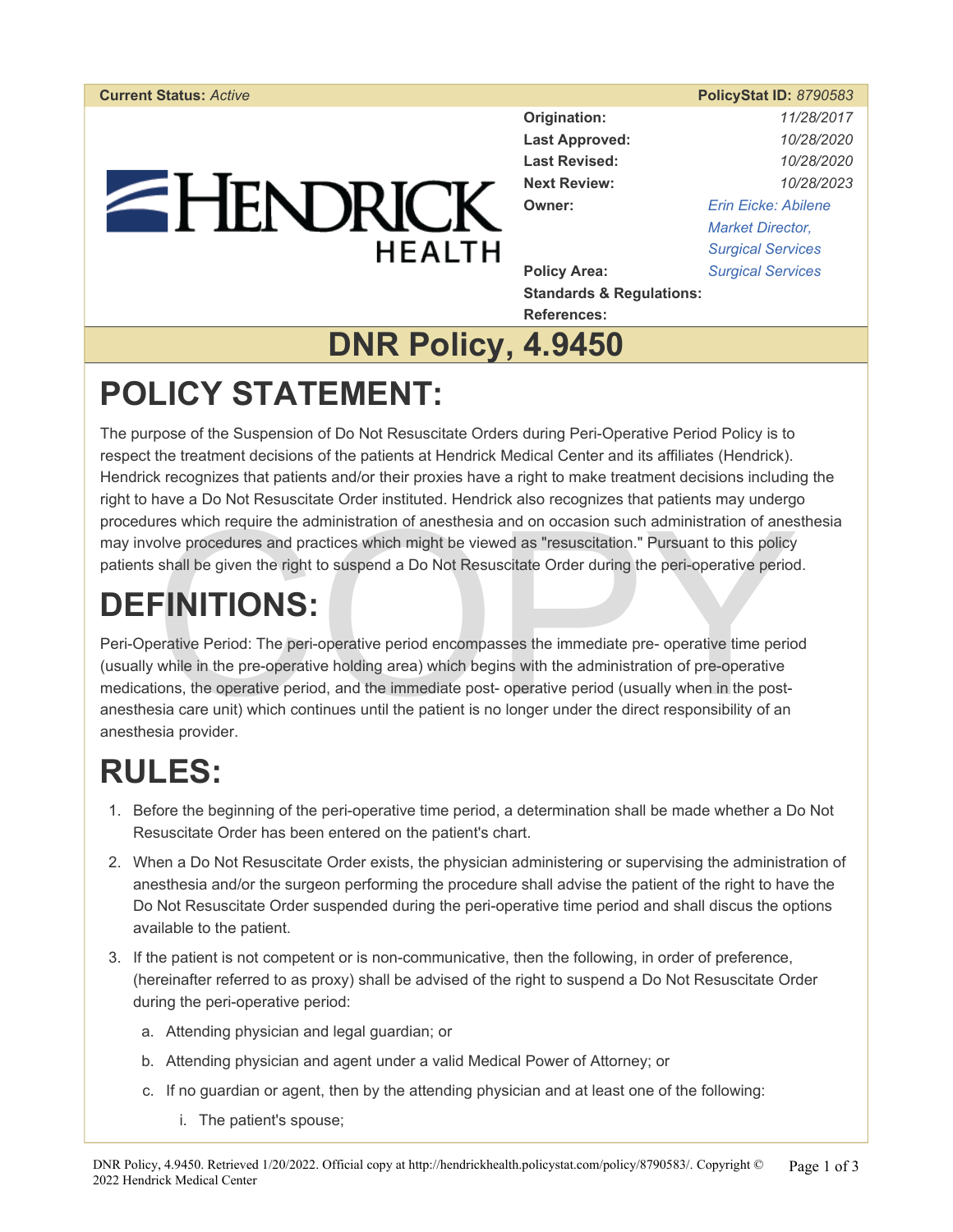- ii. The patient's reasonably available adult children;
- iii. The patient's parents;
- iv. The patient's nearest living relative; or
- 4. If no guardian, agent or if one of the above listed are not available then the decision is made by the attending physician and another physician who is not involved in the treatment or a representative of an ethics or medical committee of Hendrick.
- 5. The physician administrating and/or supervising the anesthesia and/or the surgeon performing the procedure shall present to the patient and/or the patient's proxy, a consent form (attached to this policy as Exhibit "A") and secure its execution with an indication of the patient's or proxy's wishes.
- 6. This informed consent may occur in the involved physician's office between the physician and patient. Hendrick will accept a signed, witnessed and completed consent form from the physician's office, providing the consent form meets the requirements of Exhibit "A". There may be no more than 30 days of the date of the consent to the date of the procedure.

The nurse will verify the signature on the form, obtain acknowledgement from the patient or proxy that the physician has obtained his/her consent; and inquire if the patient has any questions or needs further information/explanation, and if so, then have the nurse contact the physician for the physician to have an additional discussion with his/her patient regarding the procedure and the suspension of a Do Not Resuscitate Order.

- suscitate Order.<br>
Indrick nurses may assist the physician by obtaining signatures on the consent form only after the<br>
sician has obtained consent with regard to suspension of a Do Not Resuscitate Order. The nur<br>
assume the 7. Hendrick nurses may assist the physician by obtaining signatures on the consent form only after the physician has obtained consent with regard to suspension of a Do Not Resuscitate Order. The nurse shall not assume the duty of disclosure in obtaining consent with regard to suspension of a Do Not Resuscitate Order.
- 8. The executed consent form shall be maintained in the patient's medical records.
- 9. The executed consent shall only be effective for the procedure identified thereon.
- 10. The suspension of a Do Not Resuscitate Order may be revoked in writing by the patient or the patient's proxy.
- 11. If the patient refuses to consent to the suspension of the DNR during the perioperative period, a discussion will ensue among the patient, the providers, and a member of the hospital Ethics Committee in order to determine care of the patient with respect to the DNR. See Policy "Advance Directives and Code Status" 4.7351.

#### **Attachments**

[INFORMED CONSENT for DNR.docx](https://pstat-live-media.s3.amazonaws.com/attachments/public/442a116ea870037ebcbc717df5a30a45e3864e3c6168bc06758c991d/INFORMED%20CONSENT%20for%20DNR.docx)

#### **Approval Signatures**

| Approver                                     | Date       |
|----------------------------------------------|------------|
| Tracey Carrigan: Director, Surgical Services | 10/28/2020 |
| Mindy Ballard: Nurse Manager, Acute Nursing  | 10/27/2020 |